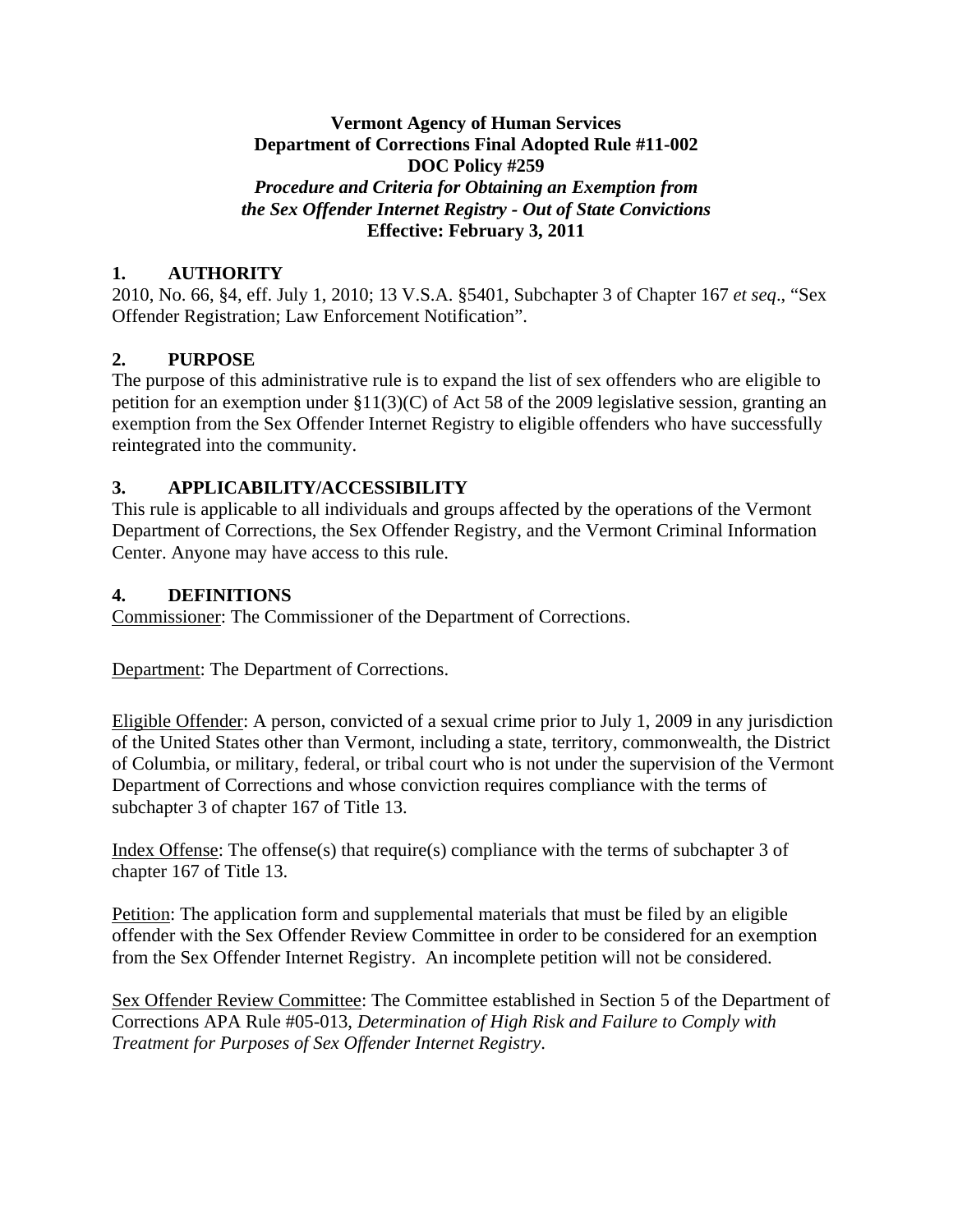#### Final Adopted DOC Rule: *Procedure & Criteria for Obtaining an Exemption from the Sex Offender Internet Registry – Out of State Convictions*

February 3, 2011 Page 2 of 3 Sex Offender Internet Registry: The database of information, maintained by the Department of Public Safety pursuant to 13 V.S.A. §5411(a), that is publicly accessible through the Internet.

### **5. POLICY**

a. The Commissioner will review all determinations of the Sex Offender Review Committee on offender petitions for exemption from the Sex Offender Internet Registry.

b. The Commissioner will consider the decision of the Sex Offender Review Committee using the following criteria to assess whether the eligible offender has successfully reintegrated into the community.

> i. Whether the offender has any charges, plea agreements, or convictions for a period of five (5) years prior to the effective date of the final version of this rule, of any of the following:

- a) A felony offense
- b) An offense with a sexual element
- c) A furlough/probation/parole/protection order violation;

ii. Whether the offender has complied with, and successfully completed all treatment recommended by any jurisdiction in which a prior offense was committed;

iii. Whether the offender has any sex offense convictions in any jurisdiction prior to the index offense;

iv. Whether the offender's family and other social supports are positive and prosocial;

v. Whether the offender's employment and residence status are stable.

c. If an eligible offender is included on a Sex Offender Internet Registry in another jurisdiction, the offender will not be entitled to an exemption under this rule unless one (1) of the two (2) criteria below applies. The offender will not be posted on the Vermont Internet Registry, per 13 V.S.A § 5411a, if:

- The offender's index offense was a misdemeanor punishable by less than six (6) months of imprisonment, or
- The offender's index offense was a criminal act solely due to the age of the victim and the offender was under the age of eighteen (18) and the victim at least twelve (12) years old at the time of the offense.

#### **6. PROCESS**

- a. The eligible offender is responsible for submitting a complete petition, including the following items:
	- i. Available information and documentation regarding the nature and circumstances of the offense and sentence from the jurisdiction where the offense occurred;